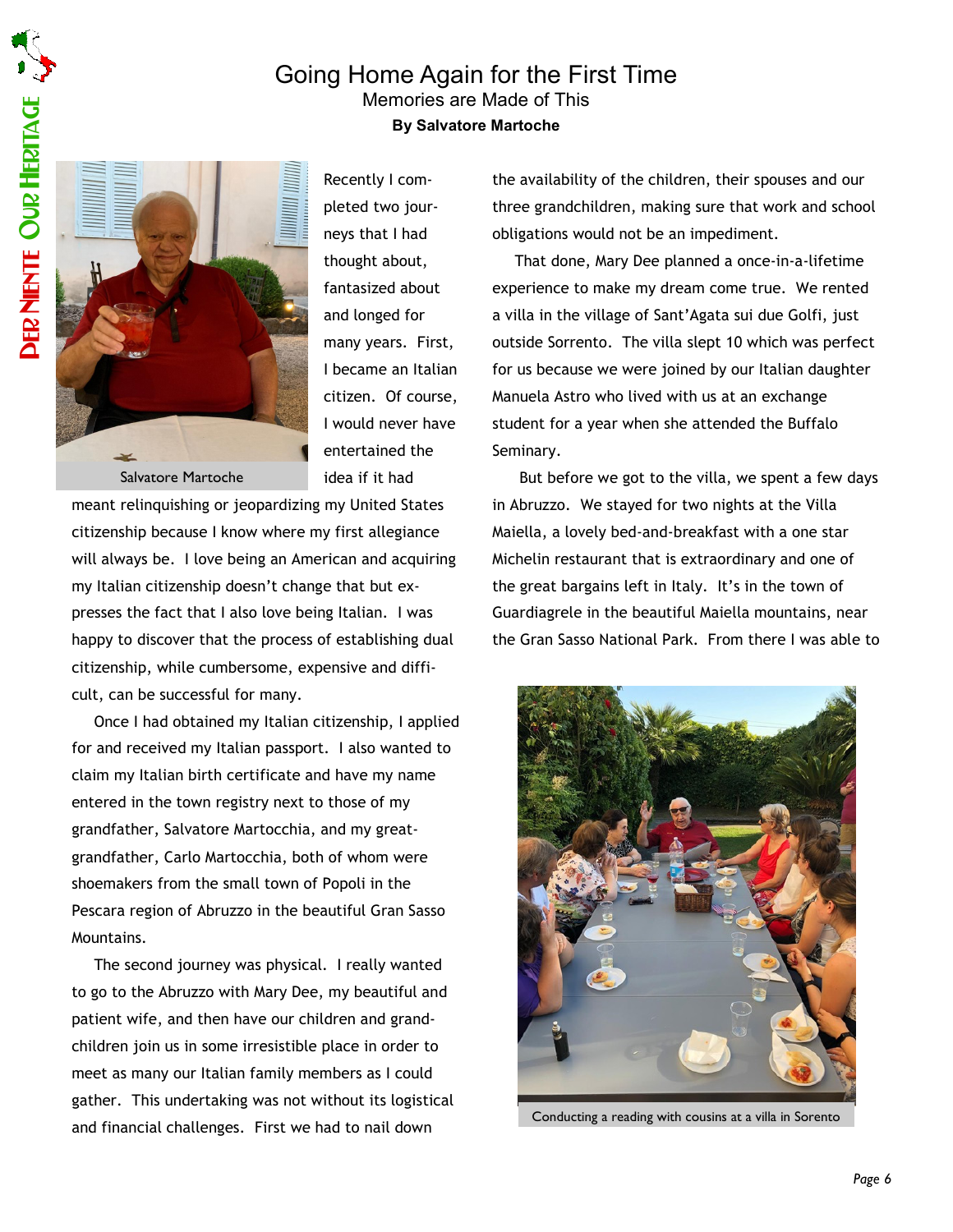travel comfortably into Popoli. There I saw for the first time my name in the official registry next to that of my grandfather Salvatore Martocchia and his father Carlo. I'm not ashamed to say it was a very moving experience for me. I came away with a copy of my official Italian birth certificate showing me as a foreign born Italian entitled to all of the rights and privileges of any other Italian citizen. I was able to do all of this and to maintain my precious US citizenship and identity. We had a lovely dinner with a cousin, Enrico Campone, a lawyer in Pescara. It was a great win-win day for me.

We enjoyed our time there immensely and then it was on to Sorrento to get ready for the children and grandchildren who would be arriving over the next few days. Although we had seen pictures of the villa we knew that pictures don't always tell the whole story and that was true here. In this case, however, the place was actually better, more beautiful and more accommodating than the photographs. It has a lovely swimming pool and five bedrooms which accommodated everybody comfortably. Because Italy was in the midst of a heat wave it was great that the bedroom air-conditioners worked pretty well.

Our days were filled with visits to the old city of Pompeii and Vesuvius. We spent a day on a boat traveling around the wondrous Isle of Capri and swimming in the Mediterranean. We enjoyed biking and hiking and sightseeing and eating and drinking and one another's company. What can I say? It was the trip of a lifetime and it was even better than I had hoped.

After about five days, 15 Italian relatives I had invited joined us for a couple of days. We had a great party in a great setting. Everybody ate and drank and got to know one another. Please believe me that the language differences are no barrier when love, accompanied by a good app on your telephone, is



available. Manuela was a skillful translator throughout this process and invaluable. She is a beautiful, successful young woman and was very patient with all of us. Although Mary Dee and I had seen her a couple of years ago, the kids hadn't seen her in years. They had a great time Celebrating with Italian family in a Sorento courtyard.

getting to know one another again and reminiscing about their year in America together.

We said goodbye to Amy, Tim and Juliana who went on to Venice and then Amsterdam on their own adventure. Chris, Katie and the boys accompanied us to Apice, a small town near Benevento in Campania. My relatives could not



Cousin, Felice with Mary Dee Martoche

(Continued on page 8)